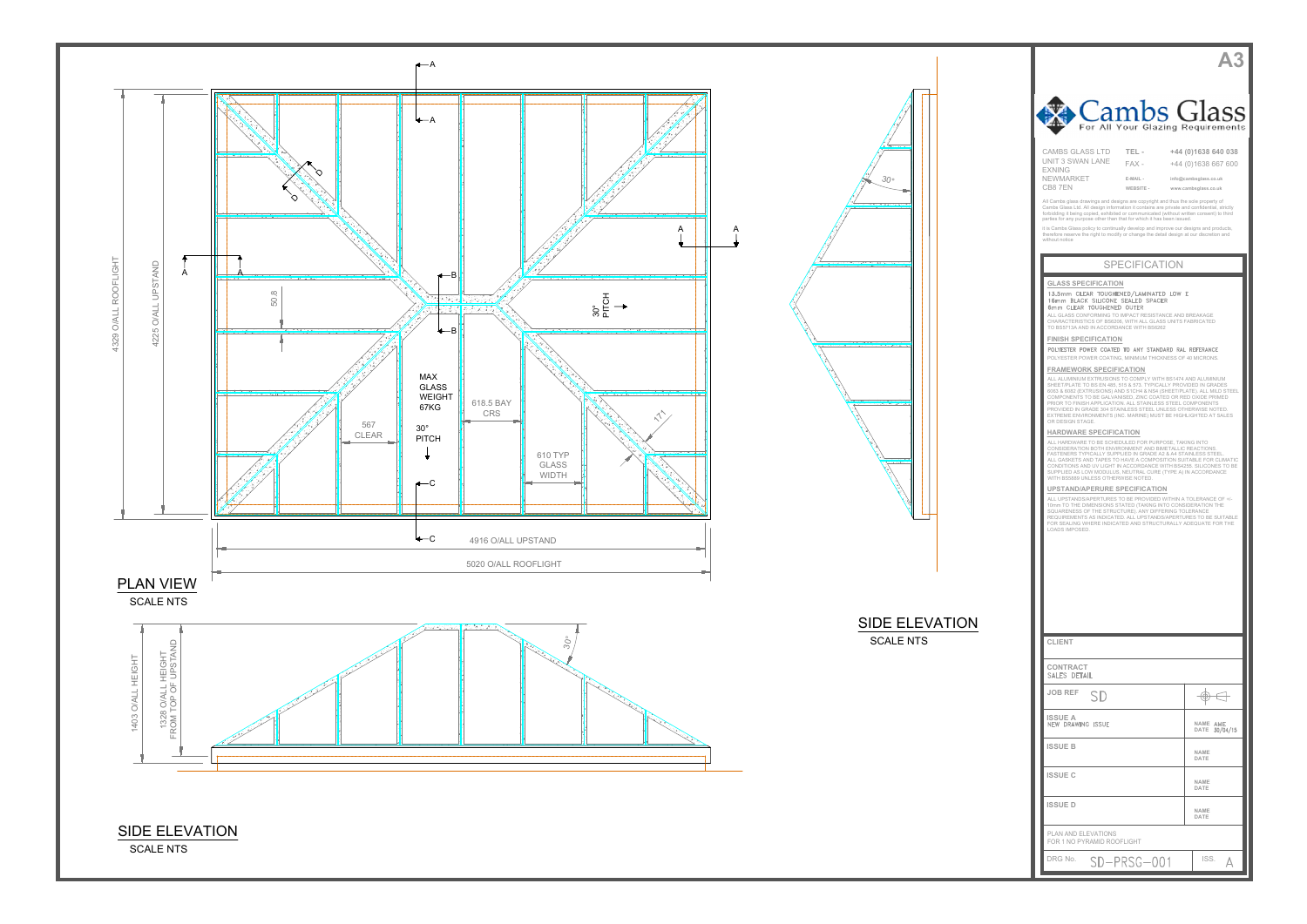|         | Cambs Glass<br>For All Your Glazing Requirements                                                                                                                                                                                                                                                                                                                                                                                                                                                                                                                                                                                                                                                                                                                                                                                                                                                                                                                                                                                                                                                                                                                                                                                                                                                                                                                                                                                                                                                                                                                                                                                                                                                                                                                                                                                                                                                               |                                                                                             |  |
|---------|----------------------------------------------------------------------------------------------------------------------------------------------------------------------------------------------------------------------------------------------------------------------------------------------------------------------------------------------------------------------------------------------------------------------------------------------------------------------------------------------------------------------------------------------------------------------------------------------------------------------------------------------------------------------------------------------------------------------------------------------------------------------------------------------------------------------------------------------------------------------------------------------------------------------------------------------------------------------------------------------------------------------------------------------------------------------------------------------------------------------------------------------------------------------------------------------------------------------------------------------------------------------------------------------------------------------------------------------------------------------------------------------------------------------------------------------------------------------------------------------------------------------------------------------------------------------------------------------------------------------------------------------------------------------------------------------------------------------------------------------------------------------------------------------------------------------------------------------------------------------------------------------------------------|---------------------------------------------------------------------------------------------|--|
|         | <b>CAMBS GLASS LTD</b><br>TEL-<br>UNIT 3 SWAN LANE<br>$FAX -$<br><b>EXNING</b><br><b>NEWMARKET</b><br>E-MAIL -<br>CB87EN<br>WEBSITE -<br>All Cambs glass drawings and designs are copyright and thus the sole property of<br>Cambs Glass Ltd. All design information it contains are private and confidential, strictly<br>forbidding it being copied, exhibited or communicated (without written consent) to third<br>parties for any purpose other than that for which it has been issued.<br>it is Cambs Glass policy to continually develop and improve our designs and products,<br>therefore reserve the right to modify or change the detail design at our discretion and                                                                                                                                                                                                                                                                                                                                                                                                                                                                                                                                                                                                                                                                                                                                                                                                                                                                                                                                                                                                                                                                                                                                                                                                                               | +44 (0)1638 640 038<br>+44 (0)1638 667 600<br>info@cambsglass.co.uk<br>www.cambsglass.co.uk |  |
| Δ<br>75 | without notice<br><b>SPECIFICATION</b><br><b>GLASS SPECIFICATION</b><br>13.5mm CLEAR TOUGHENED/LAMINATED LOW E<br>16mm BLACK SILICONE SEALED SPACER<br>6mm CLEAR TOUGHENED OUTER<br>ALL GLASS CONFORMING TO IMPACT RESISTANCE AND BREAKAGE<br>CHARACTERISTICS OF BS6206, WITH ALL GLASS UNITS FABRICATED<br>TO BS5713A AND IN ACCORDANCE WITH BS6262<br><b>FINISH SPECIFICATION</b><br>POLYESTER POWER COATED TO ANY STANDARD RAL REFERANCE<br>POLYESTER POWER COATING, MINIMUM THICKNESS OF 40 MICRONS.<br><b>FRAMEWORK SPECIFICATION</b><br>ALL ALUMINIUM EXTRUSIONS TO COMPLY WITH BS1474 AND ALUMINIUM<br>SHEET/PLATE TO BS EN 485, 515 & 573. TYPICALLY PROVIDED IN GRADES<br>6063 & 6082 (EXTRUSIONS) AND S1CH4 & NS4 (SHEET/PLATE). ALL MILD STEEL<br>COMPONENTS TO BE GALVANISED, ZINC COATED OR RED OXIDE PRIMED<br>PRIOR TO FINISH APPLICATION. ALL STAINLESS STEEL COMPONENTS<br>PROVIDED IN GRADE 304 STAINLESS STEEL UNLESS OTHERWISE NOTED.<br>EXTREME ENVIRONMENTS (INC. MARINE) MUST BE HIGHLIGHTED AT SALES<br>OR DESIGN STAGE.<br><b>HARDWARE SPECIFICATION</b><br>ALL HARDWARE TO BE SCHEDULED FOR PURPOSE, TAKING INTO<br>CONSIDERATION BOTH ENVIRONMENT AND BIMETALLIC REACTIONS.<br>FASTENERS TYPICALLY SUPPLIED IN GRADE A2 & A4 STAINLESS STEEL.<br>ALL GASKETS AND TAPES TO HAVE A COMPOSITION SUITABLE FOR CLIMATIC<br>CONDITIONS AND UV LIGHT IN ACCORDANCE WITH BS4255, SILICONES TO BE<br>SUPPLIED AS LOW MODULUS, NEUTRAL CURE (TYPE A) IN ACCORDANCE<br>WITH BS5889 UNLESS OTHERWISE NOTED.<br>UPSTAND/APERURE SPECIFICATION<br>ALL UPSTANDS/APERTURES TO BE PROVIDED WITHIN A TOLERANCE OF +/-<br>10mm TO THE DIMENSIONS STATED (TAKING INTO CONSIDERATION THE<br>SQUARENESS OF THE STRUCTURE). ANY DIFFERING TOLERANCE<br>REQUIREMENTS AS INDICATED. ALL UPSTANDS/APERTURES TO BE SUITABLE<br>FOR SEALING WHERE INDICATED AND STRUCTURALLY ADEQUATE FOR THE<br>LOADS IMPOSED. |                                                                                             |  |
|         | <b>CLIENT</b>                                                                                                                                                                                                                                                                                                                                                                                                                                                                                                                                                                                                                                                                                                                                                                                                                                                                                                                                                                                                                                                                                                                                                                                                                                                                                                                                                                                                                                                                                                                                                                                                                                                                                                                                                                                                                                                                                                  |                                                                                             |  |
|         | CONTRACT<br>SALES DETAIL                                                                                                                                                                                                                                                                                                                                                                                                                                                                                                                                                                                                                                                                                                                                                                                                                                                                                                                                                                                                                                                                                                                                                                                                                                                                                                                                                                                                                                                                                                                                                                                                                                                                                                                                                                                                                                                                                       |                                                                                             |  |
|         | <b>JOB REF</b><br>SD<br>ISSUE A                                                                                                                                                                                                                                                                                                                                                                                                                                                                                                                                                                                                                                                                                                                                                                                                                                                                                                                                                                                                                                                                                                                                                                                                                                                                                                                                                                                                                                                                                                                                                                                                                                                                                                                                                                                                                                                                                | ⊕                                                                                           |  |
|         | <b>NEW DRAWING ISSUE</b><br><b>ISSUE B</b>                                                                                                                                                                                                                                                                                                                                                                                                                                                                                                                                                                                                                                                                                                                                                                                                                                                                                                                                                                                                                                                                                                                                                                                                                                                                                                                                                                                                                                                                                                                                                                                                                                                                                                                                                                                                                                                                     | NAME AME<br>DATE 30/04/15                                                                   |  |
|         | <b>ISSUE C</b>                                                                                                                                                                                                                                                                                                                                                                                                                                                                                                                                                                                                                                                                                                                                                                                                                                                                                                                                                                                                                                                                                                                                                                                                                                                                                                                                                                                                                                                                                                                                                                                                                                                                                                                                                                                                                                                                                                 | <b>NAME</b><br>DATE                                                                         |  |
|         | <b>ISSUE D</b>                                                                                                                                                                                                                                                                                                                                                                                                                                                                                                                                                                                                                                                                                                                                                                                                                                                                                                                                                                                                                                                                                                                                                                                                                                                                                                                                                                                                                                                                                                                                                                                                                                                                                                                                                                                                                                                                                                 | NAME<br>DATE                                                                                |  |
|         | SECTION DETAIL THROUGH                                                                                                                                                                                                                                                                                                                                                                                                                                                                                                                                                                                                                                                                                                                                                                                                                                                                                                                                                                                                                                                                                                                                                                                                                                                                                                                                                                                                                                                                                                                                                                                                                                                                                                                                                                                                                                                                                         | NAME<br>DATE                                                                                |  |
|         | 1 NO PYRAMID ROOFLIGHT<br>DRG No.<br>SD-PRSG-002                                                                                                                                                                                                                                                                                                                                                                                                                                                                                                                                                                                                                                                                                                                                                                                                                                                                                                                                                                                                                                                                                                                                                                                                                                                                                                                                                                                                                                                                                                                                                                                                                                                                                                                                                                                                                                                               | ISS.<br>А                                                                                   |  |